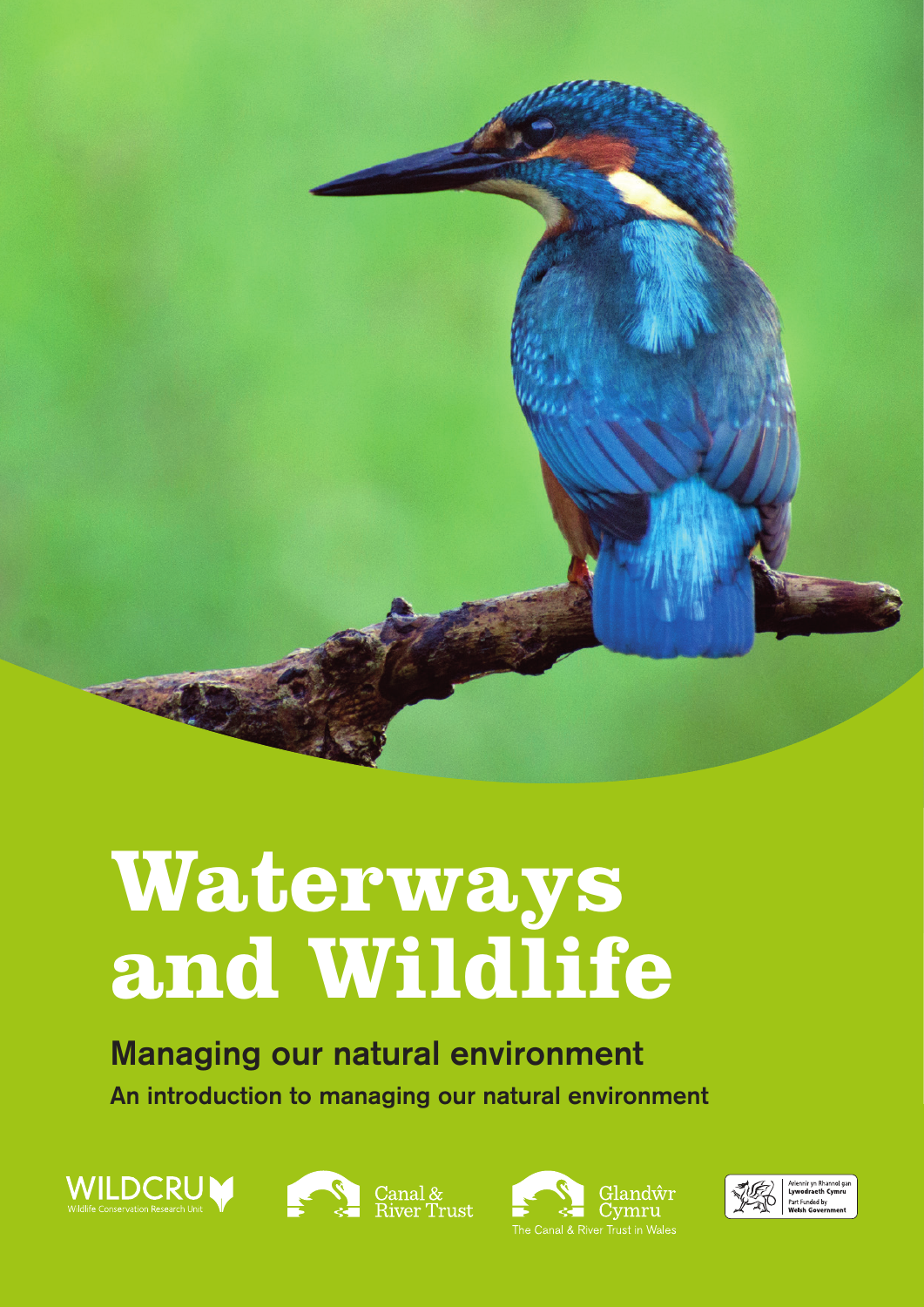## **Wales' Waterways – Natural Environmental Prospectus**

#### **Preface**

As the Chair of Bwrdd Glandŵr Cymru (the Canal & River Trust in Wales) I am very proud that we have produced this initial Prospectus on the natural environment values of our inland waterways which has been written with the support of the Welsh Government's Green Infrastructure Capital Investment fund, for which we are grateful.

This is the first step in considering the role that the natural environment of the canals of Wales can and already does play within the wider landscape. Glandŵr Cymru was an early signatory of the Sustainable Development Charter and this approach is in line with the principles of that charter. It has been further prompted by recent legislation not least the Well-being of Future Generations (Wales) Act and the principles of Sustainable Management of Natural Resources.

The Prospectus establishes the framework for this approach to be embedded in the way waterways are managed. For Glandŵr Cymru, there is more work to do, especially the engagement of our own staff and contractors already working on our waterways and the local communities and partners working alongside us to deliver this transformation in the way canal habitats are managed and improved.

Over the next year and beyond, the methodology set out in this Prospectus will be implemented by Glandŵr Cymru across its waterways in Wales in consultation with our existing supporters and, we hope, new partners with similar aims. A start has already been made on the Monmouthshire & Brecon Canal. The principles are applicable to all canals and it is our hope that we will be the vanguard for change across and beyond Wales.

Mga Annst

Nigel Annett CBE Chair of Bwrdd Glandŵr Cymru.

## **Introduction**

#### **1.** The value of our inland waterways:

Despite being artificial (or at least heavily modified), inland waterways can still make a significant contribution to natural resources for public benefit. Wildlife began colonising the canal system as soon as it was built and the conservation of this 'natural heritage', in partnership with riparian communities and others with an interest in conservation, is a key objective of Glandŵr Cymru.

By their nature canals incorporate a range of habitats which can be important, not only in their own right but as connecting corridors. Waterways also have a part to play in ensuring the resilience of the landscapes of which they are a part. This has been recognised and reflected in previous publications, e.g. by IWAC:

 *As a whole, the inland waterways system in Britain makes an important contribution to biodiversity and to aquatic wildlife in particular. In the interests both of nature conservation and of the continuing attractiveness of the system to its users, this contribution needs to be protected and, where practicable, enhanced.*

And Jacobs :

 *The inland waterways of England and Wales provide many benefits; social, economic and environmental. The provision of these benefits varies from waterway to waterway, ranging from minor to highly significant.*

 *The baseline benefits have been found to range between £109k per kilometre per year to over £730k per kilometre per year for the key benefit categories.*

And is a significant part of the catchment approach to water management being implemented across the UK through mitigation measure targets for achieving Good Ecological Potential (GEP guidance from UKTAG).

However, that UKTAG guidance does not identify the precise mitigation needed at a site or provide design guidance to avoid significant adverse impact on other uses and so opinions on what could or should be delivered are often divided. This is also an issue with traditional Biodiversity Action Plans.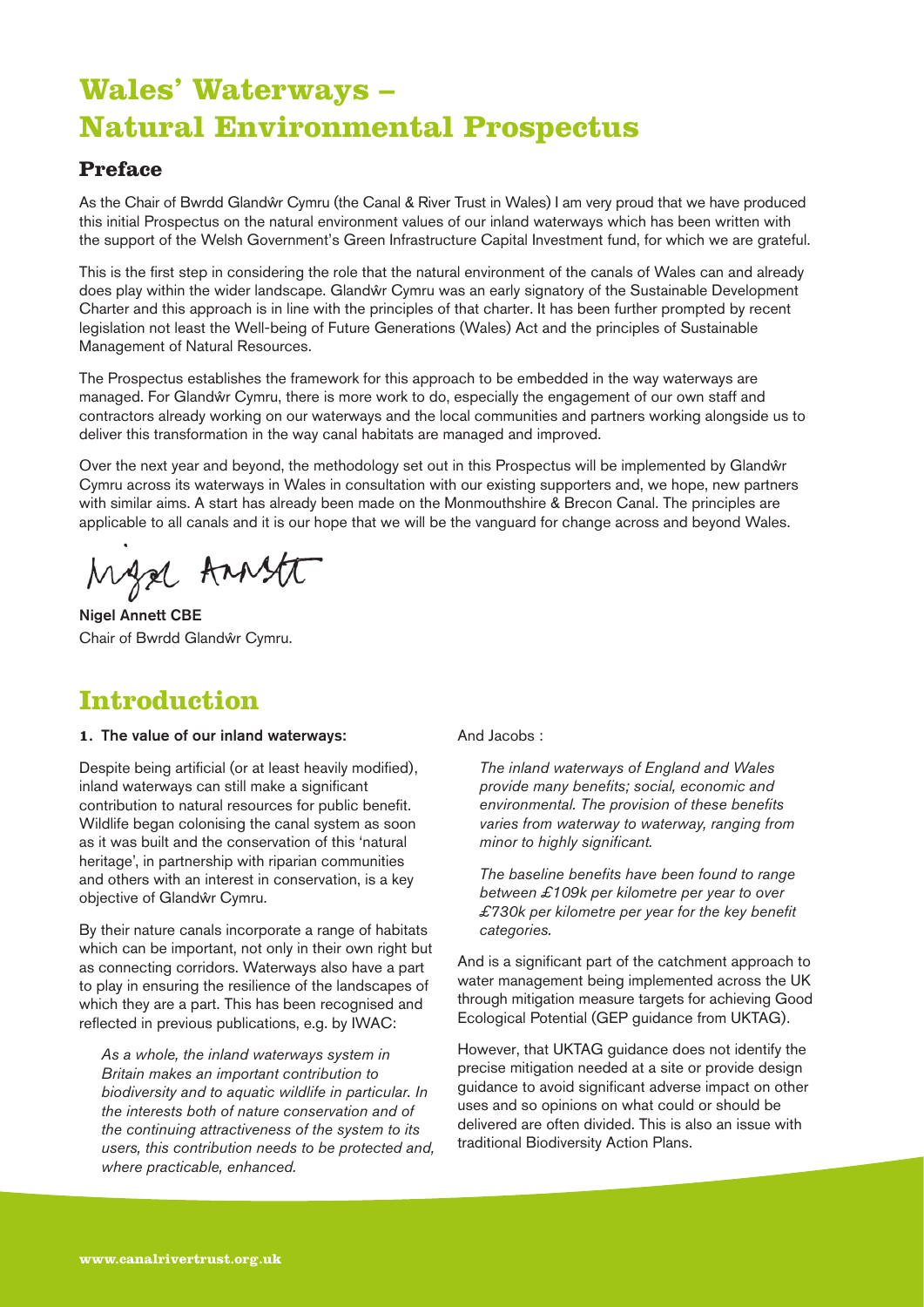#### **2.** Wales' unique approach:

Wales has a unique approach to the sustainable management of natural resources – as set out in the Wellbeing of Future Generations (Wales) Act and the Environment (Wales) Act - which can overcome these difficulties. Welsh Government has funded the development of the application of this approach to the environmental management on our inland waterways, in line with Glandŵr Cymru's own stated aims and aspirations as set out in our 10-year strategy, to start the creation of a national action plan to improve the environment and biodiversity of all canals in Wales at a strategic level, contributing to Wales' national strategies.

Inland waterways are particularly suitable for the approach set out in the Wellbeing of Future Generations (Wales) Act because the nature of the canals - comprising natural, built and social heritage - and their reliance for their survival on their relevance and importance to local people, means Glandŵr Cymru's work, to be successful, has to align with the principles of sustainable development. The actions prompted by this prospectus will improve the resilience of the canal network; improve and maintain stocks of natural capital at optimum levels; protect the significant economic benefits Wales' canals provide; and contribute to even greater involvement of local communities in the management and active use of their waterways.

To do this within the principles of sustainable management of natural resources we need to:

- **1)** Understand what benefits and intrinsic value the environmental assets of our waterway network can provide; while recognising what limits are placed on delivering natural environmental value by the physical constraints and social / economic uses of the waterways; and so identify what improvements might be practicable.
- **2)** Gather evidence to identify the current condition of specific waterway environmental assets and the landscape-scale context in which they sit; to identify what improvements will make the optimum contribution to ecosystem values and resilience.
- **3)** Encourage further stakeholder involvement on our waterways to engage interested parties including local people and other potential collaborators in the development of proposals and plans for delivery.
- **4)** Embedding the targeted improvements into the work of Glandŵr Cymru, its partners and others working on canals by assigning new local standards for routine maintenance, repair and refurbishment works; and as a list of aspirations where resources and partners may be sought to take forward locally.
- **5)** Further survey and investigation at greater detail for specific habitats and species to provide for ongoing monitoring and evaluation of activities and so adaptation of plans in collaboration with communities and other partners.

The outcome will be habitats that have been brought to the optimum condition and local communities will have both the desire and capacity to help maintain them, for instance through community canal adoptions.

This Prospectus is the first step towards that stepchange in approach, bringing together the first four requirements identified above by:

- Identifying which habitats and species are of particular importance on our inland waterways; and
- What typically can be done to enhance their value within the physical constraints and requirements of other uses.
- Introducing a practical methodology for surveying the natural assets of an inland waterway to begin a plan; considering local context; with
- A worked example of survey and initial planning of actions for the Monmouthshire & Brecon Canal.

The Prospectus establishes the framework for this approach to be embedded in the way waterways are managed. For Glandŵr Cymru, there is more work to do, especially the engagement of our own staff and contractors already working on our waterways and the local communities and partners working alongside us to ensure we deliver this transformation in the way canal habitats are managed and improved and that there is consistency in environmental actions on canals in Wales across all major stakeholders.



**Waterways and Wildlife handbook**